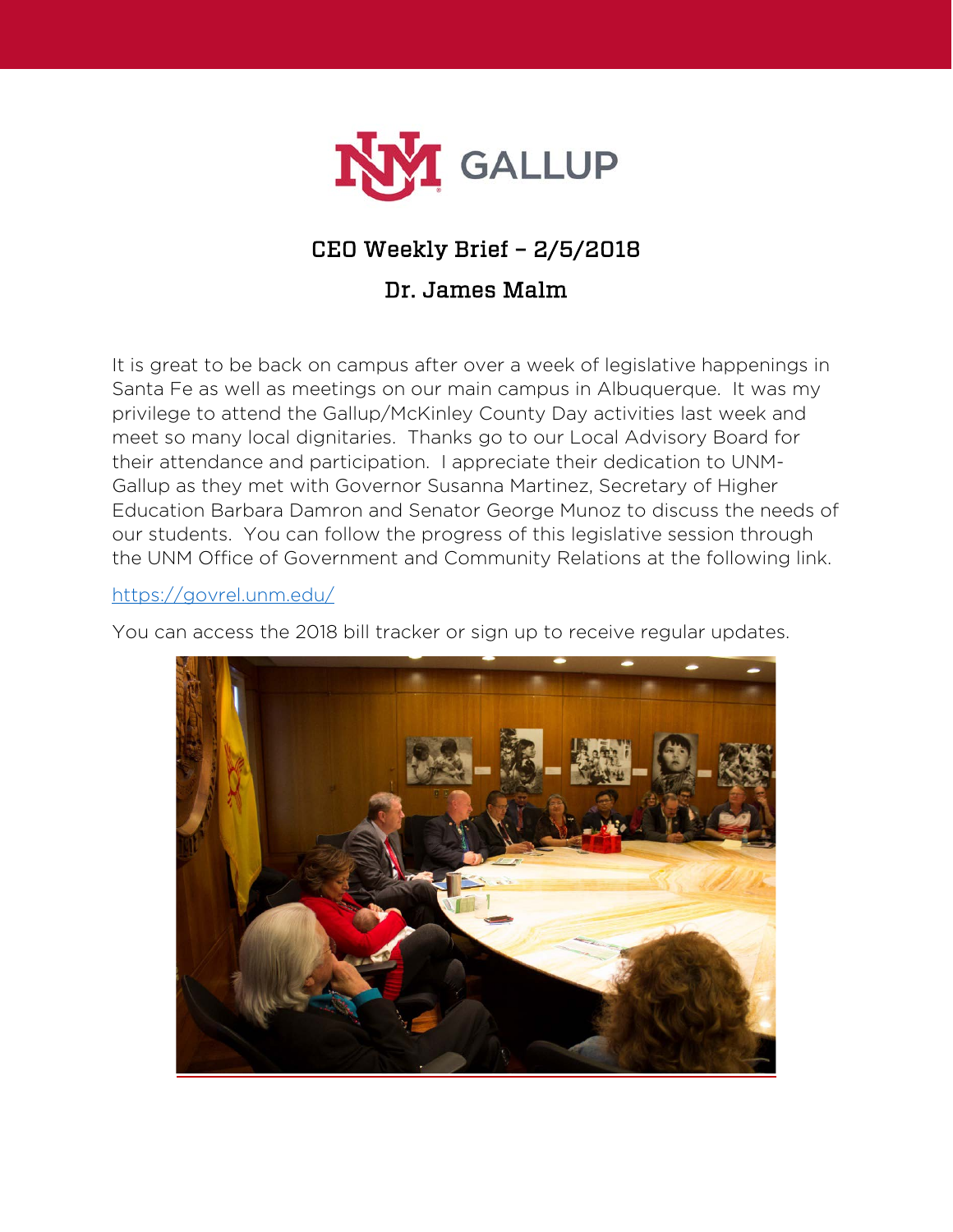# CAMPUS/COMMUNITY

While I was able to work together with our Local Advisory Board members to prepare for meetings with the Governor, HED Secretary and legislators, it was the board members themselves who took the stage to voice our needs. The UNM-Gallup priority for this year is a \$5 million General Obligation Bond request for a new Center for Career and Technologies Education Building which will support expanding industrial and technology educational programs with a focus on responsiveness to workforce development training.

Please see the link below for the full listing of legislative priorities for McKinley County including educational, health care and economic requests.

#### http://www.gallup.unm.edu/pdf/GallupDaybrochure2018.pdf



**2018 Winter Session New Mexico State Legislature** 

I was honored by a request from U.S. Representative Steve Pearce for an oncampus visit yesterday (of course we tried to schedule the meeting around the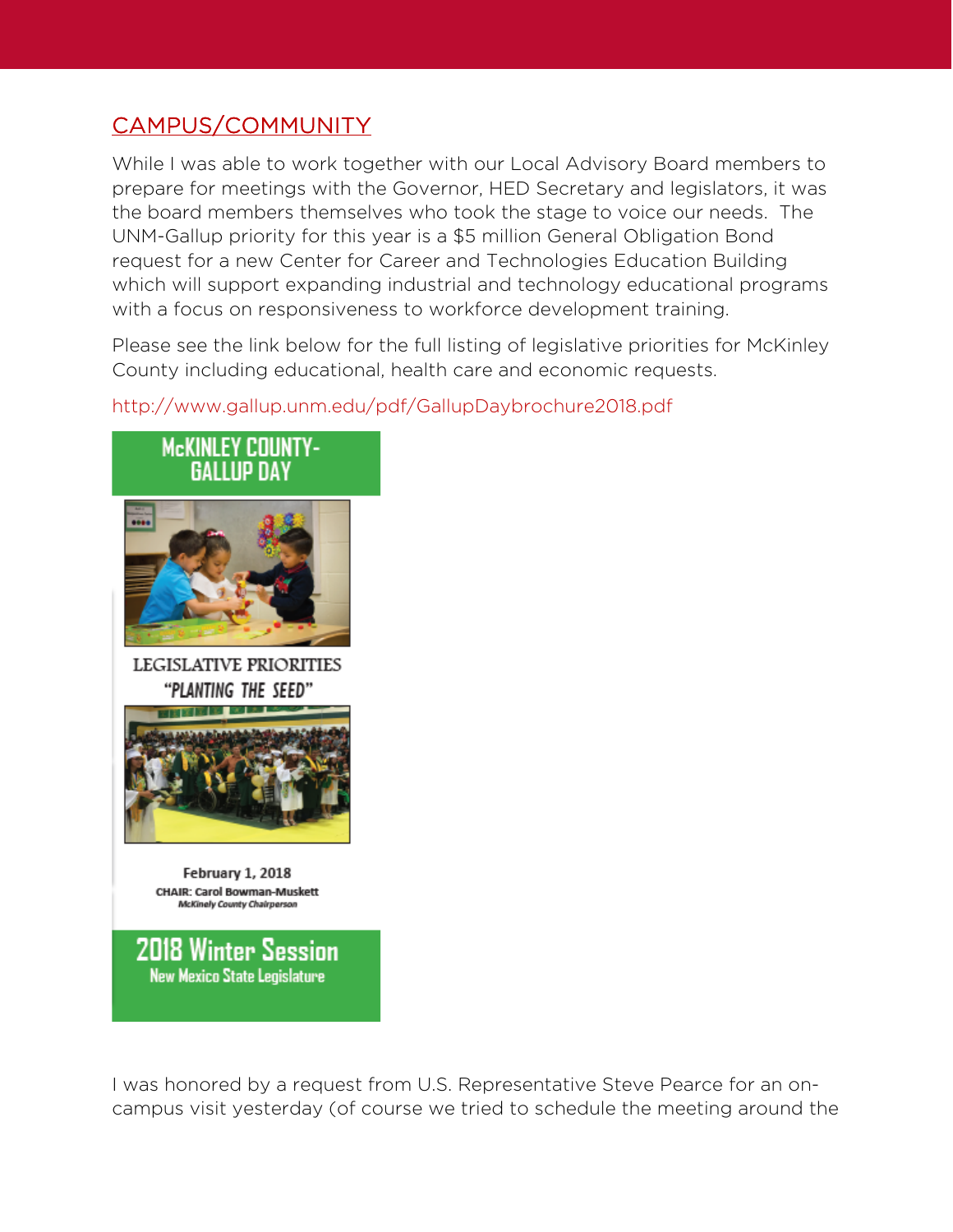Super Bowl!). This was a great opportunity to share the work we are doing with the congressman and maintain open communications with our national legislators.

While in Santa Fe, our Local Advisory Board joined me in meeting with the Executive Director of the New Mexico Association of Community Colleges which is our statewide advocacy group. We are one of ten branch campuses who belong to NMACC. Membership includes the branches of UNM (4), NMSU (4) and ENMU (2). The topic of conversation was the Annual Accountability Report which details the progress of member colleges during the 2016-2017 academic year. The goal of NMACC is to provide high quality certificate an degree programs as well as community-relevant job-training services. The link to the entire report is below:

http://www.gallup.unm.edu/pdf/ NMACCAnnualReportFinal.pdf



# FACULTY/STAFF

Diversity, inclusion and equity as institutional priorities have always been important passions of mine throughout my career as an educator and an administrator. A competitive society or organization requires the greatest amount of participation from all of its members. Talent and merit comes in all shapes, sizes, colors, races, religions, creeds, orientations and statuses. All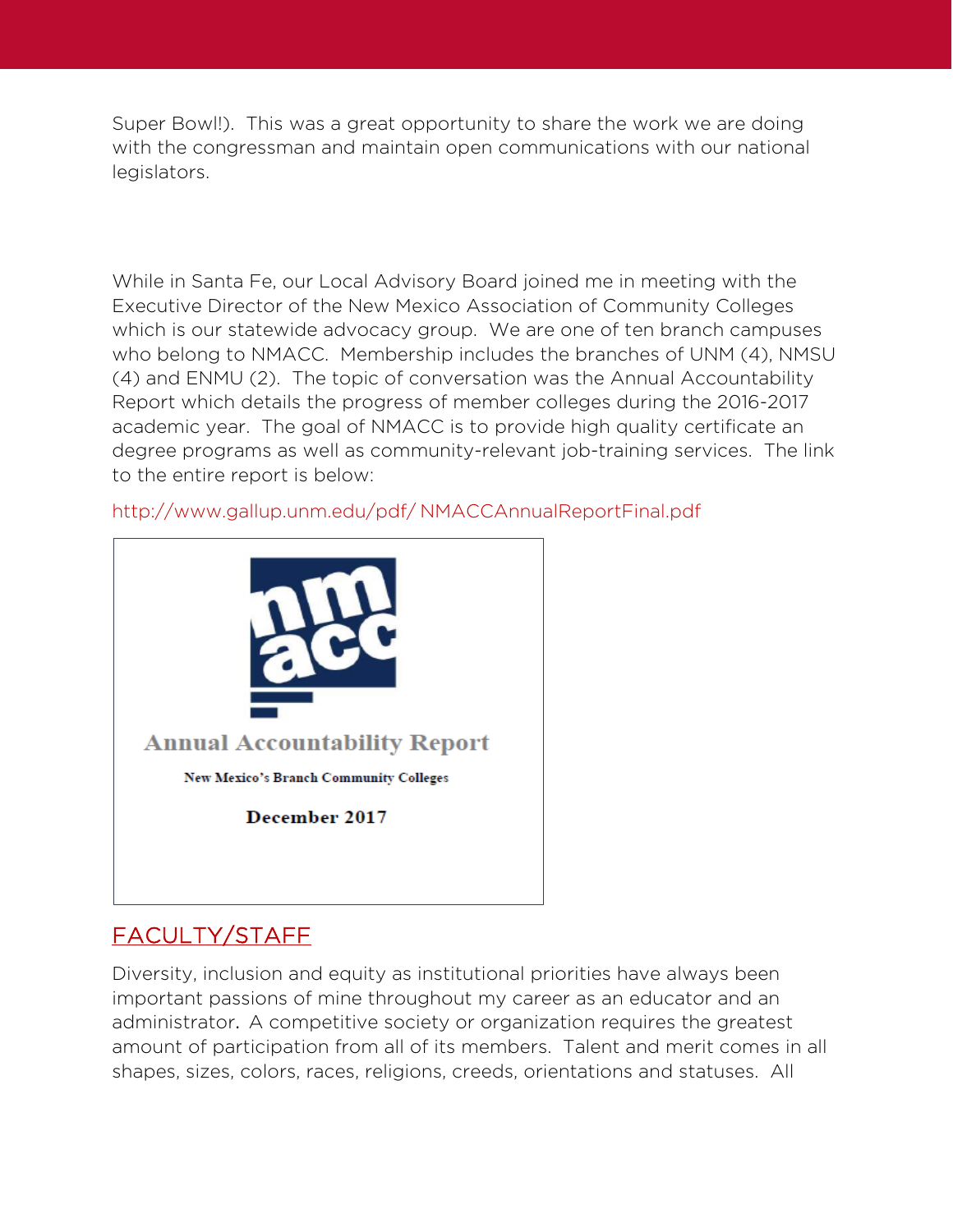must be welcomed and honored to provide the greatest pool of human resources needed to achieve long-term excellence.

The newly introduced and approved UNM recommendations regarding equity and inclusion mirror my personal philosophy and acknowledge the importance of recognizing the abilities of a broad and diverse population in helping UNM achieve its mission and goals. We want to attract and honor the talents of all students, faculty and staff members and let them know we want them to work and study with us. Please take the time to read the entire report at:

http://www.gallup.unm.edu/pdf/ DEITaskForceReport.pdf



The UNM Board of Regents announced at their January meeting that their February meeting would be held on the UNM-Gallup campus. This is a great honor for us and something that has not happened in recent memory. While they are still very interested in visiting our campus, the February 13, 2018 meeting will have to be held on main campus in Albuquerque to accommodate the calendars of several regents. We are looking at rescheduling the Gallup meeting later this spring and will forward information when it becomes available. Please refer to the link below for the listing of Board of Regents meetings:

<http://regents.unm.edu/meetings/index.html>